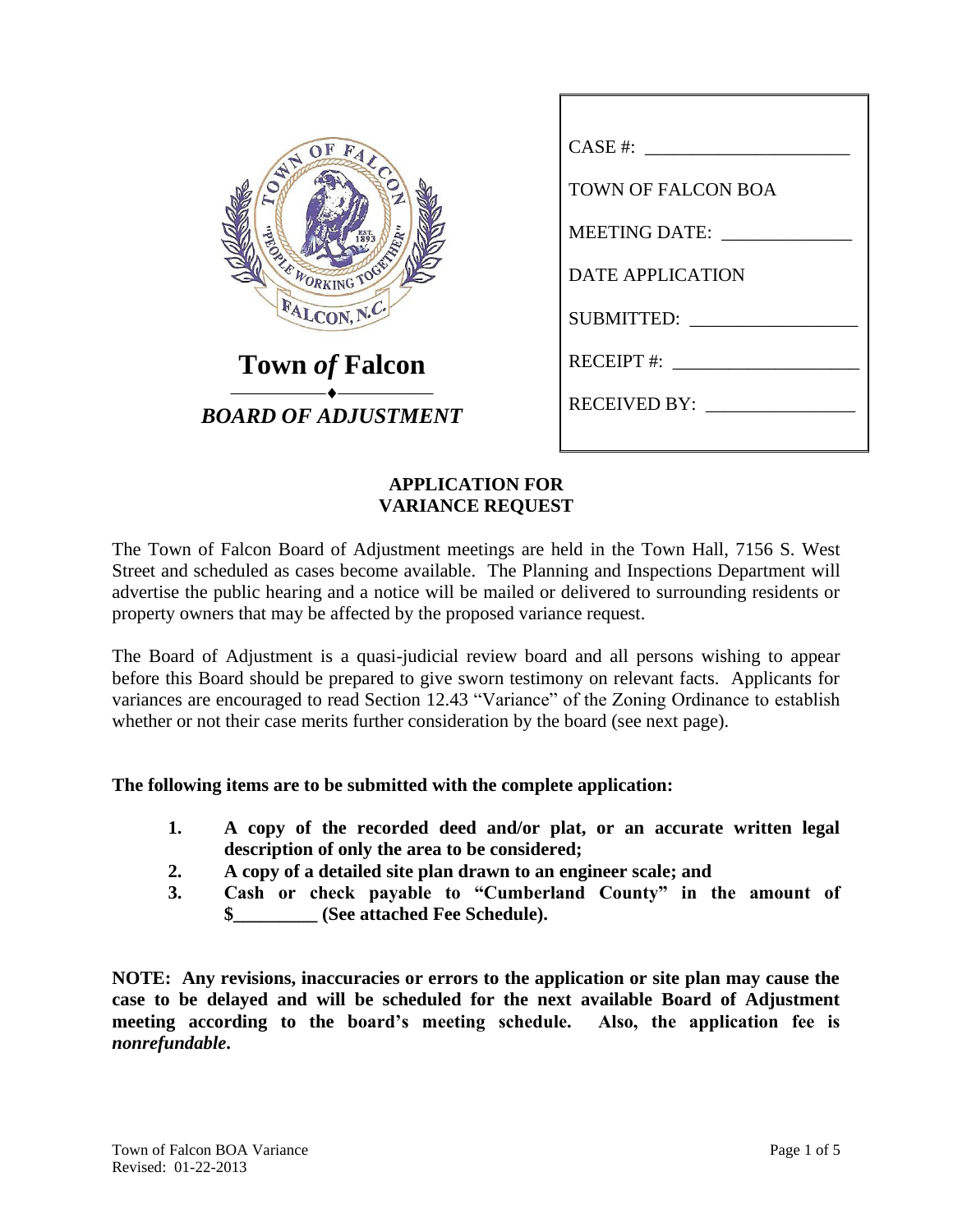## **EXCERPT FROM THE TOWN OF FALCON ZONING ORDINANCE \_\_\_\_\_\_\_\_\_\_\_\_\_\_\_\_\_\_\_**

#### **Section 12.43. Variance.**

The Board of Adjustment may authorize, in specific cases, such variances from the terms of this Ordinance upon request of a property owner or his authorized agent and may require any evidence necessary to make a determination of the case. Before any variance may be granted by the board, the board must find that all of the following conditions exist for an individual case:

- A. There are extraordinary and exceptional conditions pertaining to the particular piece of property in question because of its size, shape or topography that are not applicable to other lands or structures in the same district.
- B. Granting the variance requested will not confer upon the applicant any special privileges that are denied to other residents in the district in which the property is located.
- C. A literal interpretation of the provisions of this Ordinance would deprive the applicant of rights commonly enjoyed by other residents of the district in which the property is located.
- D. The requested variance will be in harmony with the purpose and intent of this Ordinance and will not be injurious to the neighborhood or to the general welfare.
- E. The special circumstances are not the result of the actions of the applicant.
- F. The variance requested is the minimum variance that will make possible the legal use of the land, building or structure.
- G. The variance is not a request to permit a use of land, building or structure which is not permitted by right or by special exception in the district involved and will not constitute any change in district boundaries.
- H. The existence of a nonconforming use of neighboring land, buildings or structures in the same district or of permitted or nonconforming uses in other districts does not constitute a reason for approval of the requested variance.

In granting a variance, the Board of Adjustment may attach and the record shall reflect such conditions granting regarding the location, character and other features of the proposed building, structure or use as it may deem advisable. The record shall also state in detail any exceptional difficulty or unnecessary hardship upon which the appeal was based and which the board finds to exist.

**Any variance granted becomes null and void if not exercised within the time specified in such approvals, or if no date is specified, within one calendar year from the date of such approval.** 

**The Board of Adjustment is not authorized to grant variances to the conditional uses allowed in the conditional use overlay districts or to the specific conditions or other performance criteria imposed upon such uses.**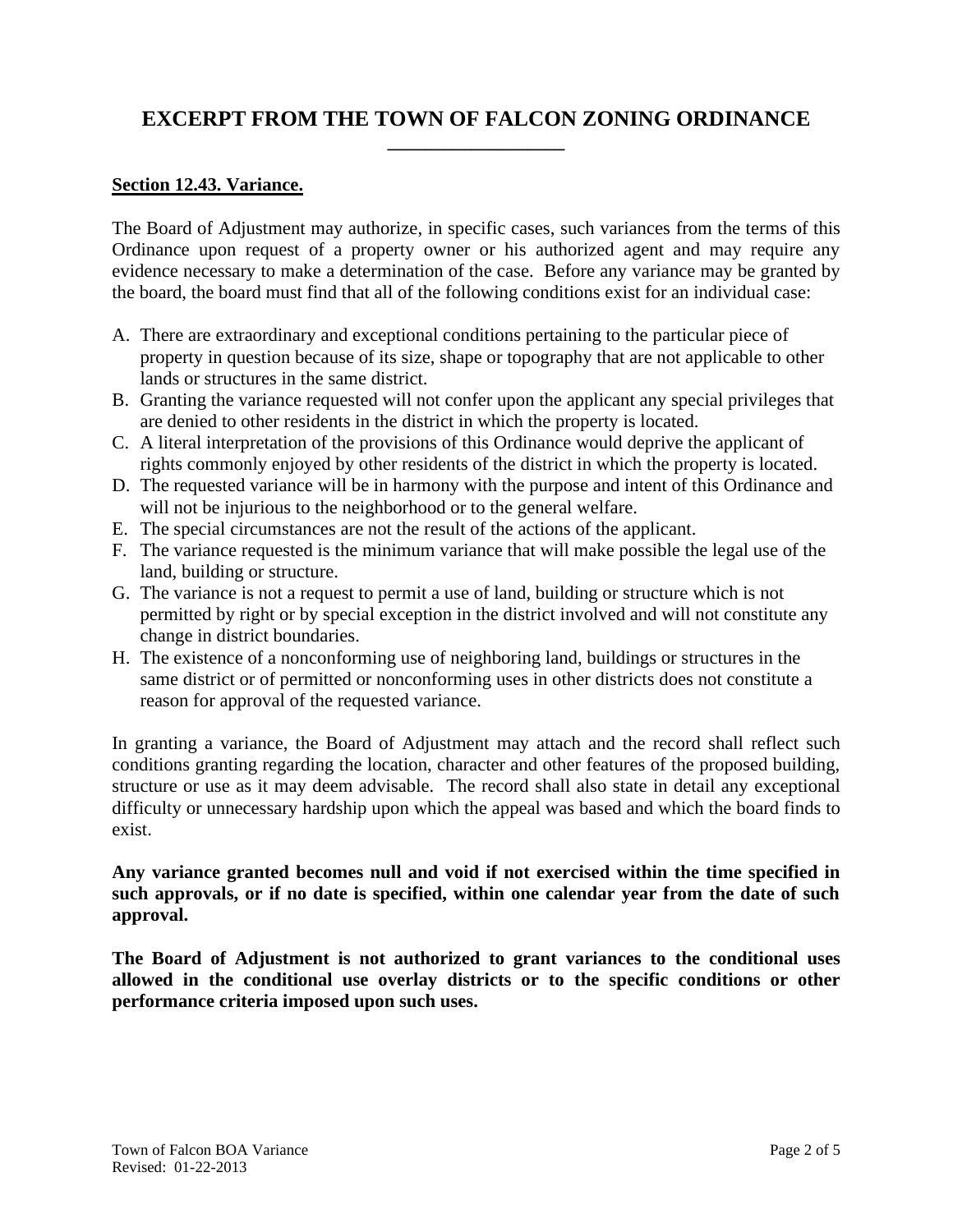# **BOARD OF ADJUSTMENT**

|                |                                                                                              | Owner:                                                                                                                               |                                                           |  |
|----------------|----------------------------------------------------------------------------------------------|--------------------------------------------------------------------------------------------------------------------------------------|-----------------------------------------------------------|--|
|                |                                                                                              |                                                                                                                                      |                                                           |  |
|                |                                                                                              |                                                                                                                                      |                                                           |  |
|                |                                                                                              |                                                                                                                                      |                                                           |  |
|                |                                                                                              |                                                                                                                                      |                                                           |  |
|                |                                                                                              |                                                                                                                                      |                                                           |  |
|                |                                                                                              |                                                                                                                                      |                                                           |  |
| A.             |                                                                                              | <b>APPLICATION FOR A VARIANCE</b><br>As required by the Zoning Ordinance or Code<br>(also known as Tax ID Number or Property Tax ID) | Parcel Identification Number (PIN #) of subject property: |  |
| <b>B.</b>      |                                                                                              |                                                                                                                                      |                                                           |  |
| $\mathbf{C}$ . |                                                                                              |                                                                                                                                      |                                                           |  |
| D.             |                                                                                              |                                                                                                                                      |                                                           |  |
| E.             |                                                                                              |                                                                                                                                      |                                                           |  |
| F.             | Registry. (Attach copy of deed of subject property as it appears in Registry).               |                                                                                                                                      |                                                           |  |
| G.             | Section and provision of the Zoning Ordinance or Code from which a Variance is<br>requested: |                                                                                                                                      |                                                           |  |
| H.             | Nature and extent of hardship involved in strict application of the Zoning Ordinance or      |                                                                                                                                      |                                                           |  |
|                |                                                                                              |                                                                                                                                      |                                                           |  |
|                |                                                                                              |                                                                                                                                      |                                                           |  |
|                |                                                                                              |                                                                                                                                      |                                                           |  |
|                |                                                                                              |                                                                                                                                      |                                                           |  |
|                |                                                                                              |                                                                                                                                      |                                                           |  |
|                |                                                                                              |                                                                                                                                      |                                                           |  |
|                |                                                                                              |                                                                                                                                      |                                                           |  |
|                |                                                                                              |                                                                                                                                      |                                                           |  |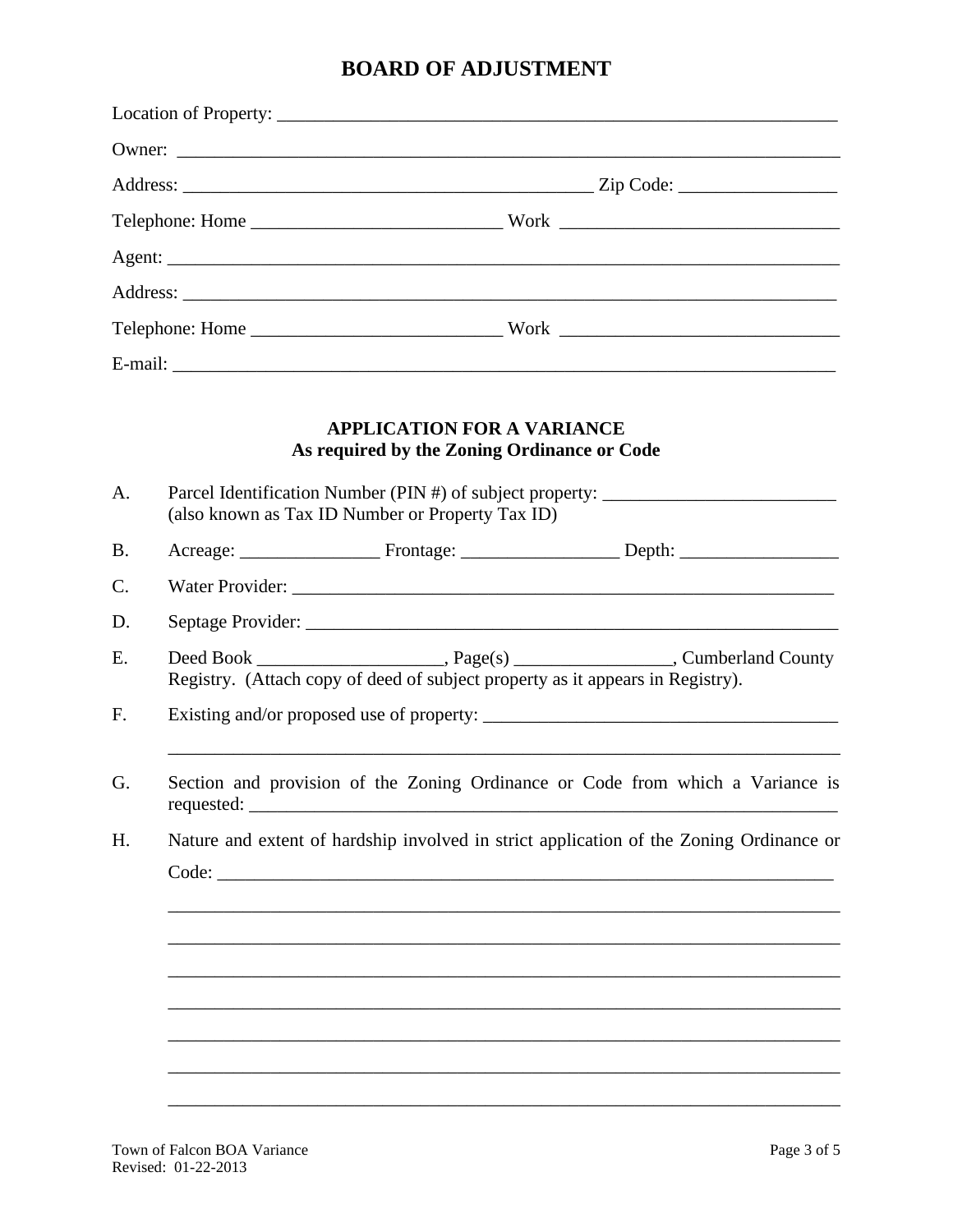The undersigned hereby acknowledge that the County Planning Staff has conferred with the petitioner or assigns, and the application as submitted is accurate and correct.

\_\_\_\_\_\_\_\_\_\_\_\_\_\_\_\_\_\_\_\_\_\_\_\_\_\_\_\_\_\_\_\_\_\_\_\_\_\_\_\_\_\_\_\_\_\_\_\_\_\_\_\_\_\_\_\_\_\_\_\_\_\_\_\_\_\_\_\_\_\_\_\_\_\_\_\_\_\_

\_\_\_\_\_\_\_\_\_\_\_\_\_\_\_\_\_\_\_\_\_\_\_\_\_\_\_\_\_\_\_\_\_\_\_\_\_\_\_\_\_\_\_\_\_\_\_\_\_\_\_\_\_\_\_\_\_\_\_\_\_\_\_\_\_\_\_\_\_\_\_\_\_\_\_\_\_\_

\_\_\_\_\_\_\_\_\_\_\_\_\_\_\_\_\_\_\_\_\_\_\_\_\_\_\_\_\_\_\_\_\_\_\_\_\_\_\_\_\_\_\_\_\_\_\_\_\_\_\_\_\_\_\_\_\_\_\_\_\_\_\_\_\_\_\_\_\_\_\_\_\_\_\_\_\_\_

\_\_\_\_\_\_\_\_\_\_\_\_\_\_\_\_\_\_\_\_\_\_\_\_\_\_\_\_\_\_\_\_\_\_\_\_\_ \_\_\_\_\_\_\_\_\_\_\_\_\_\_\_\_\_\_\_\_\_\_\_\_\_\_\_\_\_\_\_\_\_\_\_\_\_\_\_

\_\_\_\_\_\_\_\_\_\_\_\_\_\_\_\_\_\_\_\_\_\_\_\_\_\_\_\_\_\_\_\_\_\_\_\_\_\_\_\_\_\_\_\_\_\_\_\_\_\_\_\_\_\_\_\_\_\_\_\_\_\_\_\_\_\_\_\_\_\_\_\_\_\_\_\_\_\_

\_\_\_\_\_\_\_\_\_\_\_\_\_\_\_\_\_\_\_\_\_\_\_\_\_\_\_\_\_\_\_\_\_\_\_\_\_\_\_\_\_\_\_\_\_\_\_\_\_\_\_\_\_\_\_\_\_\_\_\_\_\_\_\_\_\_\_\_\_\_\_\_\_\_\_\_\_\_

\_\_\_\_\_\_\_\_\_\_\_\_\_\_\_\_\_\_\_\_\_\_\_\_\_\_\_\_\_\_\_\_\_\_\_\_\_\_\_\_\_\_\_\_\_\_\_\_\_\_\_\_\_\_\_\_\_\_\_\_\_\_\_\_\_\_\_\_\_\_\_\_\_\_\_\_\_\_

\_\_\_\_\_\_\_\_\_\_\_\_\_\_\_\_\_\_\_\_\_\_\_\_\_\_\_\_\_\_\_\_\_\_\_\_\_ \_\_\_\_\_\_\_\_\_\_\_\_\_\_\_\_\_\_\_\_\_\_\_\_\_\_\_\_\_\_\_\_\_\_\_\_\_\_\_

\_\_\_\_\_\_\_\_\_\_\_\_\_\_\_\_\_\_\_\_\_\_\_\_\_\_\_\_\_\_\_\_\_\_\_\_\_ \_\_\_\_\_\_\_\_\_\_\_\_\_\_\_\_\_\_\_\_\_\_\_\_\_\_\_\_\_\_\_\_\_\_\_\_\_\_\_

NAME OF OWNER(S) (PRINT OR TYPE)

ADDRESS OF OWNER(S)

E-MAIL

HOME TELEPHONE # WORK TELEPHONE #

NAME OF AGENT, ATTORNEY, APPLICANT (PRINT OR TYPE)

ADDRESS OF AGENT, ATTORNEY, APPLICANT

E-MAIL

HOME TELEPHONE # WORK TELEPHONE #

SIGNATURE OF OWNER(S) SIGNATURE OF AGENT, ATTORNEY OR APPLICANT

SIGNATURE OF OWNER(S)

\_\_\_\_\_\_\_\_\_\_\_\_\_\_\_\_\_\_\_\_\_\_\_\_\_\_\_\_\_\_\_\_\_\_\_\_\_

**The contents of this application, upon submission, becomes "public record."**